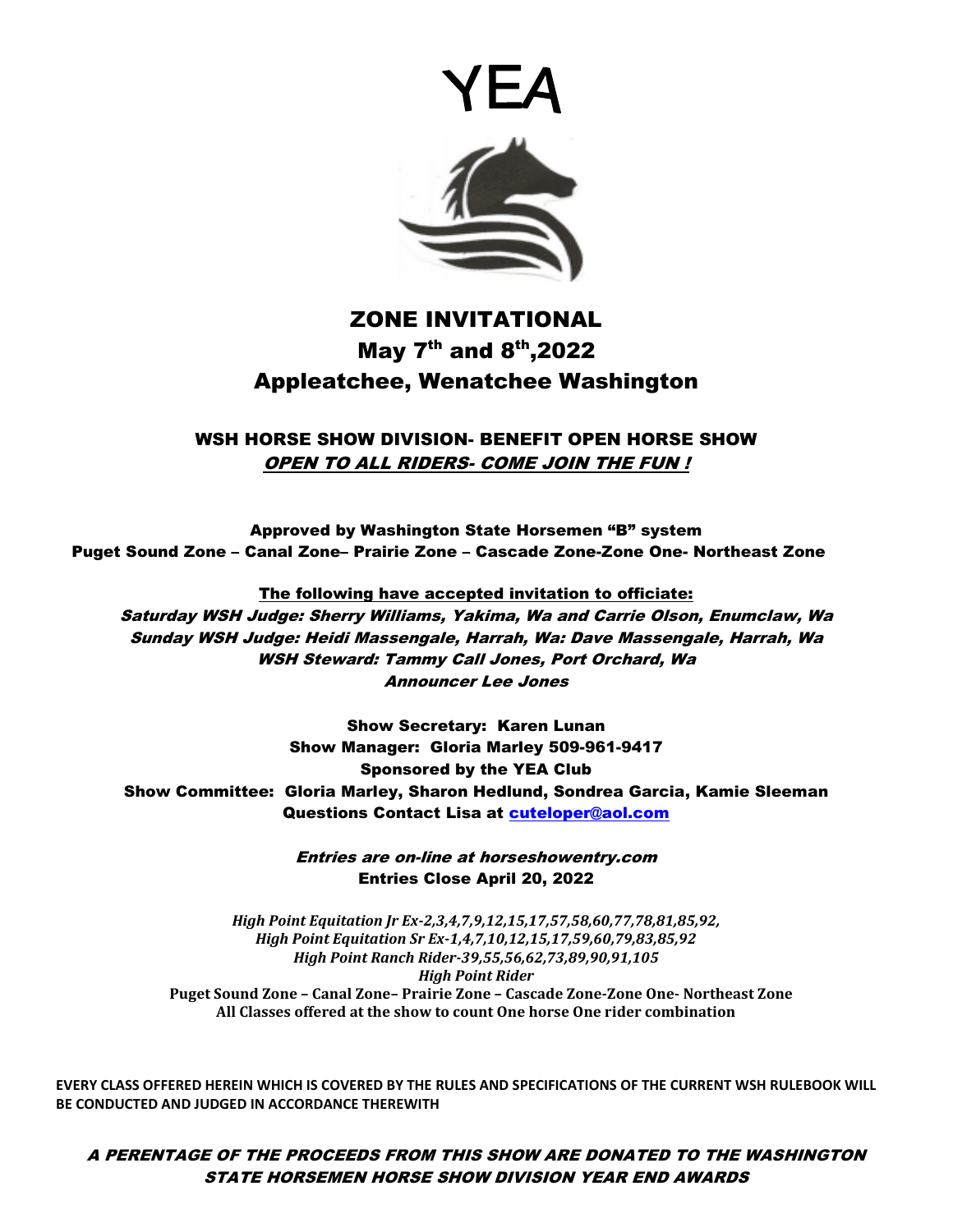AMATEUR: WSH Horse Shows accept ApHC, ABRA, AQHA, AMHA, APHA, PtHA, NRHA, WSH, USEF Amateur Cards/Non-Pro Card, Youth Novice or Youth Card. To enter classes for amateurs, current amateur certification is required, or application may be lodged with the show secretary at least one hour prior to the class. WSH will issue Amateur for an annual fee of \$12.00. Fee is waived if participating in (2) WSH Annual High Score Awards. PHOTOCOPY MUST BE SUBMITTED WITH ENTRY FOR AMATEUR STATUS AND WSH MEMBERSHIP.

AWARDS: A Champion and Reserve combined placing with be awarded per class. All classes will be placed to six.

CHECKS RETURNED FOR ANY REASON ……\$50.00 FEE

CHANGES: Show Management reserves the right to combine or cancel classes with fewer than three entries, to accept entries for unfilled classes at regular fee or to divide classes as entries warrant.

JUDGES: No one shall approach a Judge with regard to a decision unless he first obtains permission form Show Steward. The decision of a Judge is final.

GATE HOLDS: Limited to Horses or Riders in consecutive classes, and shall not exceed three minutes.

NUMBERS: Exhibitor's numbers must be adequately attached on Exhibitor's back or on each side of the saddle pad, with exception to any "in hand class" where the number can be pinned to the front of the exhibitor. **NUMBERS MUST BE VISIBLY NOTICABLE FROM ACROSS THE ARENA.** Drivers may display their exhibitor number on the vehicle. COMPETITORS WILL BE DISQUALIFIED IF THE CORRECT NUMBER IS NOT IN PLACE.

ENTRIES: Must be in writing, signed by owner/authorized agent, and rider/handler and accompanied by proper fees. Parent/Guardian must sign the entry of a junior exhibitor. WSH imposes a \$50 fine on an exhibitor who fails to sign the entry form

FEES: Pre-enter horse online in three classes to receive the pre-entry fee for the show. Open checks are accepted at the show. **Scratched classes are still charged to the tab, no exceptions.** 

POST ENTRIES: Will be accepted and must be made before the preceding class enters the ring on line. Open checks for added classes will be accepted as a courtesy to exhibitors who prefer to write one check for all added classes, with the understanding that the classes one entered will be charged, scratched classes will not be deducted from the amount owing, however classes may be substituted.

CONDUCT, SHOW COMMITTEE RESERVES THE RIGHT TO REFUSE ANY ENTRY OF AN EXHIBITOR OR THE PARTICIPATION OF ANY AGENT, TRAINER, RIDER, OR DRIVER WHO HAS SHOWN AN OBJECTIONABLE ATTITUDE TOWARD A RECOGNIZED SHOW OR PREVIOUS UNSPORTSMANLIKE BEHAVIOR AT A RECOGNIZED SHOW OR TO ITS MANAGEMENT. This is a closed event .

REFUND OF ENTRY FEES: (Less an office fee of \$20) will be made on receipt of a Veterinarians Certificate specifying the exact nature of the disability, accompanied by the Veterinarian's bill for treatment, and presented prior to the horse's first class. Refund checks will be mailed unless applied towards a new entry. Stall fees are non refundable.

REGISTRY NUMBERS and full registered name is required for entry in classes for registered horse. PAPERS MUST BE PRESENTED UNLESS A PHOTOCOPY IS INCLUDED WITH ENTRY.

JUNIORS MAY NOT RIDE STALLIONS. However, a junior exhibitor who is 16 years and older may show yearling and under stallions in open in-hand classes.

PROTEST: A protest must be written, signed, addressed to the Show Secretary, received by the Steward, Show Manager, Show Secretary, within 48 hours of the occurrence of the violation, and accompanied by a \$50.00 deposit which is forfeited if the objection is not sustained, or made directly to the Horse Show Division Director and received within 5 business days following the last recognized day of the competition.

### LEADLINE RIDERS MUST WEAR AN APPROVED HELMET WITH HARNESS.

LOSS AND INJURY: The YEA Club, Appleatchee Riders, WSH, its members, members of the Show Committee, and their Associates will not be responsible for any loss or damage or injury to horses exhibited, or for any article of any kind that may be lost or destroyed, or any way injured. Each exhibitor will be responsible for any injury that may be occasioned to person, whomsoever, by any horses owned or exhibited by him and shall indemnify the YEA Club, its members, members of the Show Committee and their Associates against all claims and demands of any kind or nature that may grow out of injury occasioned by any horses owned or exhibited by him, or arise from the negligence of person in charge of any such horse. The owner, rider and any of their agents or representatives acknowledge that they participate voluntarily in the competition fully aware that horse sport and the competition involve inherent dangerous risk, and by participating they expressly assume any and all risks of injury or loss, and they agree to not hold the competition and its officials directors, employees and agents harmless for indirectly, from the negligent acts or omissions of said officials, directors, employees or agents. All horses exhibited will be entirely at the owner's risk. Submitting entry shall constitute acceptance by the owner and exhibitor of all provisions as set forth within. The YEA Club its members, members of the Show Committee and their Associates cannot be held liable for loss or injury to the person or property of any visitor, guest or spectators.

#### Fees- See Entry Blank for fees

CLASS SPECIFICATIONS: Specifications for WSH Classes can be found in Washington State Horsemen Rulebook. Ranch Showmanship see Americanranchhorse.net for current Ranchmanship patterns and specifications Ranch Reining –is one of the six VRH classes This show will use one of the AQHA Working Cow Horse patterns Ranchmanship –see Americanranchhorse.net for current Ranchmanship patterns and specifications

Don't forget to sign up for the 2022 Washington State Horsemen Year End Awards. Sign-up in the horse show office!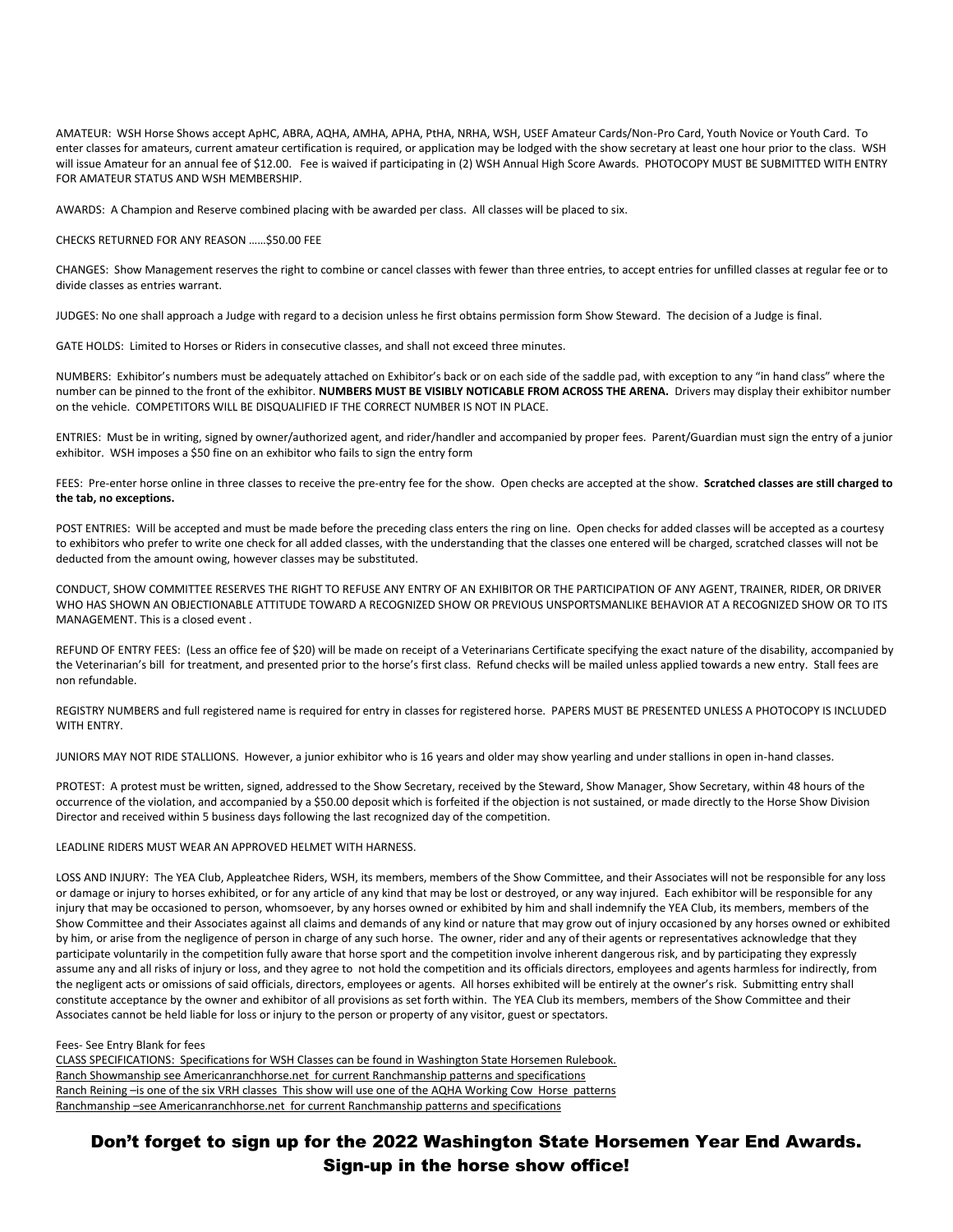# PRE ENTRIES CLOSE APRIL 20, 2022 2022 YEA BENEFIT SHOW

# COPIES OF HORSES REGISTRATION PAPERS, WSH MEMBERSHIP AND AMATEUR CARDS ARE REQUIRED (WSH membership & amateur cards can be applied for at show office)

|  |                                                                                                                                                                                                                                                                                                                                                              |  | <b>Date of Birth</b> |                                                                                                            |  |                                                                                                    |  |  |  |
|--|--------------------------------------------------------------------------------------------------------------------------------------------------------------------------------------------------------------------------------------------------------------------------------------------------------------------------------------------------------------|--|----------------------|------------------------------------------------------------------------------------------------------------|--|----------------------------------------------------------------------------------------------------|--|--|--|
|  |                                                                                                                                                                                                                                                                                                                                                              |  |                      |                                                                                                            |  |                                                                                                    |  |  |  |
|  |                                                                                                                                                                                                                                                                                                                                                              |  |                      |                                                                                                            |  |                                                                                                    |  |  |  |
|  |                                                                                                                                                                                                                                                                                                                                                              |  |                      |                                                                                                            |  |                                                                                                    |  |  |  |
|  |                                                                                                                                                                                                                                                                                                                                                              |  |                      |                                                                                                            |  |                                                                                                    |  |  |  |
|  |                                                                                                                                                                                                                                                                                                                                                              |  |                      | ZONE_________________WAHSET MEMBER ______________________Breed Designation for AOB/Championship __________ |  |                                                                                                    |  |  |  |
|  |                                                                                                                                                                                                                                                                                                                                                              |  |                      |                                                                                                            |  |                                                                                                    |  |  |  |
|  |                                                                                                                                                                                                                                                                                                                                                              |  |                      |                                                                                                            |  |                                                                                                    |  |  |  |
|  |                                                                                                                                                                                                                                                                                                                                                              |  |                      |                                                                                                            |  |                                                                                                    |  |  |  |
|  |                                                                                                                                                                                                                                                                                                                                                              |  |                      |                                                                                                            |  |                                                                                                    |  |  |  |
|  |                                                                                                                                                                                                                                                                                                                                                              |  |                      |                                                                                                            |  |                                                                                                    |  |  |  |
|  |                                                                                                                                                                                                                                                                                                                                                              |  |                      |                                                                                                            |  |                                                                                                    |  |  |  |
|  |                                                                                                                                                                                                                                                                                                                                                              |  |                      |                                                                                                            |  |                                                                                                    |  |  |  |
|  |                                                                                                                                                                                                                                                                                                                                                              |  |                      |                                                                                                            |  |                                                                                                    |  |  |  |
|  |                                                                                                                                                                                                                                                                                                                                                              |  |                      |                                                                                                            |  |                                                                                                    |  |  |  |
|  |                                                                                                                                                                                                                                                                                                                                                              |  |                      |                                                                                                            |  |                                                                                                    |  |  |  |
|  |                                                                                                                                                                                                                                                                                                                                                              |  |                      |                                                                                                            |  |                                                                                                    |  |  |  |
|  | ALL CLASSES X \$16.00<br>4 H - WAHSET MEMBERS x \$12.00<br>POST ENTRY ONE TIME FEE \$20.00<br>OFFICE FEE \$10<br>CAMPING FEE X \$30.00 (PER NIGHT<br>STALLS X 85.00 (inc.Tack) (WEEKEND)<br>DAY STALL X \$45.00 per day (no overnight)<br>HAUL IN FEE 15.00(Not required for stalled)<br>EXTRA SHAVINGS - \$11.00/bale<br>NON MEMBER FEE \$6.00(Wahset Free) |  |                      | $\frac{1}{2}$<br>\$<br>\$.<br>\$.<br>\$<br>\$                                                              |  | indicate nights: FRI SAT SUN<br>1 bale shavings included<br>indicate days: SAT_________ SUN ______ |  |  |  |
|  | <b>TOTAL ENCLOSED</b>                                                                                                                                                                                                                                                                                                                                        |  |                      | \$.                                                                                                        |  |                                                                                                    |  |  |  |
|  | <b>ADDITIONAL PAYMENTS</b>                                                                                                                                                                                                                                                                                                                                   |  |                      |                                                                                                            |  |                                                                                                    |  |  |  |

Mail to:

Check Payable to: YEA Benefit Horse Show PO BOX 1010 McKenna Wa 98558 Class sponsors \$25.00---- High Point Sponsors \$50.00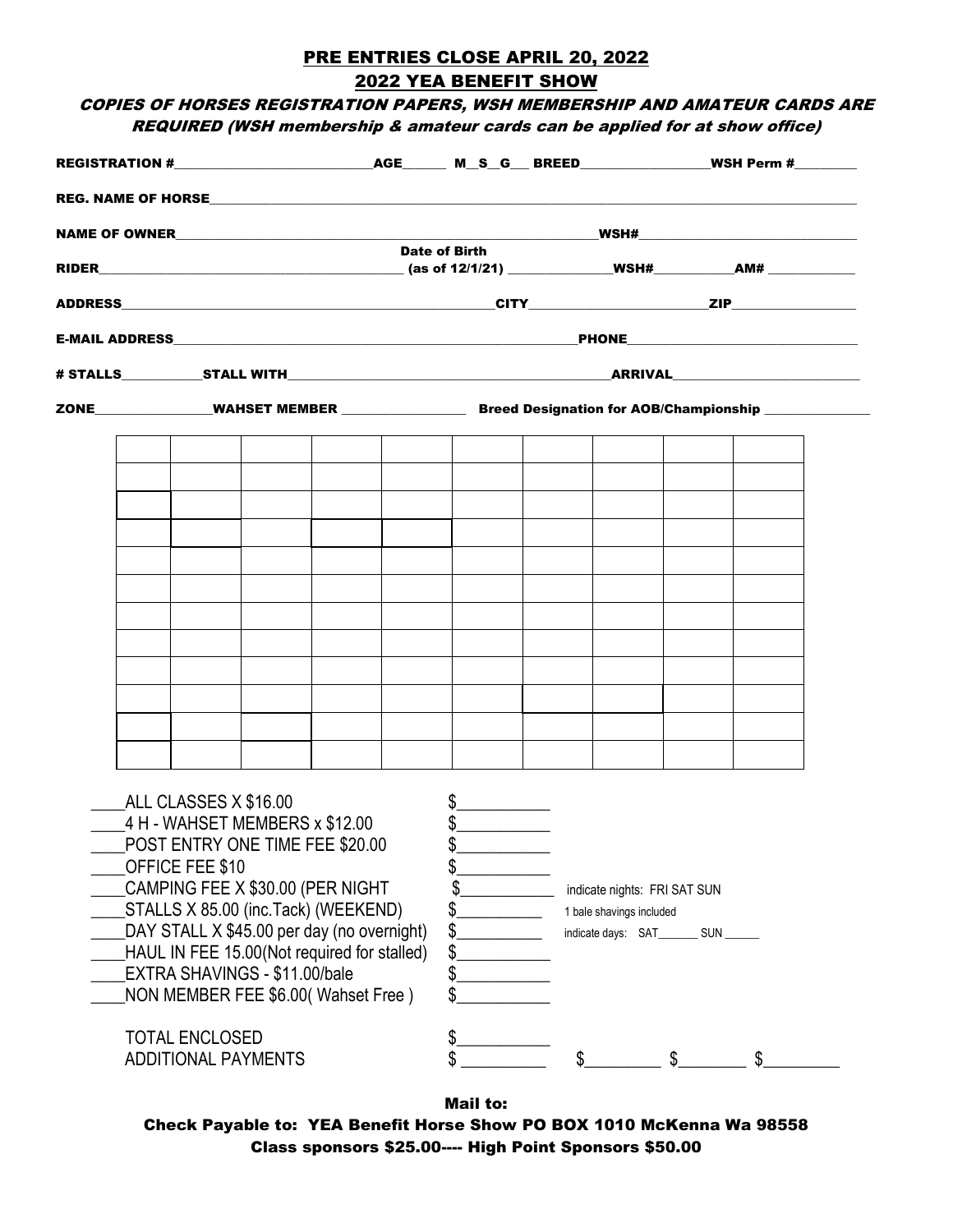## **RELEASE, WAIVER, HOLD HARMLESS, DEFEND AND INDEMNIFICATION AGREEMENT THIS DOCUMENT AFFECTS YOUR LEGAL RIGHTS – PLEASE READ CAREFULLY BEFORE SIGNING**

The undersigned, as a Participant/Spectator/Visitor/Horse Owner/Contractor/Volunteer (collectively "Participant"), on his/her own behalf and, if applicable, as the Parent/Legal Guardian of a minor Participant, for good and valuable consideration, agrees to the terms and conditions of this Release, Waiver, Hold Harmless, Defend, and Indemnification Agreement ("Release").

1. Assumption of Risk and Waiver: Participant understands and accepts the risks of engaging in Equine Activities, while mounted or unmounted, as well as merely being near a horse, pony, mule, donkey, or hinny (collectively "equine"), include, but are in no way limited to, faulty equipment or tack that cause injury or death, Released Parties' failure to make a reasonable effort to determine the ability of Participant to engage safely in an equine activity or to safely manage the particular equine provided based on Participant's representations of his or her ability, Released Parties' failure to conspicuously post warning signs of a dangerous inconspicuous condition on the real property, as well as: (1) the propensity of an equine to behave in a way that may result in injury or death to a person on or near it (ex.: jump, run, kick, buck, bolt, spin, rear up, strike, bite, stumble, fall, etc.); (2) the unpredictability of an equine's reaction to a sound (ex.: doors opening and closing, snow and ice falling, rain, wind, thunder, voices, music, guns, planes, cars, trucks, etc.), movement, or unfamiliar object (ex.: machinery, equipment, obstacles, buggies, carts, barrels, ground poles, cones, flowers, flags, golf carts, mini-bikes, whips, bats, construction material, etc.), person or animal (ex.: leashed or unleashed dogs, ducks, wildlife, equines, etc.); (3) a collision with an object or another animal (ex.: mounted equine, loose equine, etc.); (4) the potential for a person participating in an equine activity to act in a negligent manner, to fail to control the equine or to not act within his or her ability; and (5) natural hazards, including surface and subsurface conditions (ex.: ground holes, uneven terrain, slippery or deep footing, etc.). Participant agrees that engaging in Equine Activities under this Release includes, but is in no way limited to, those defined in the Washington Equine Activity Liability Statute, WA ST 4.24.530 et seq., as well as riding another's equine, petting, guiding, leading, mounting, feeding, watching, and otherwise interacting with or merely being in the vicinity of equines (collectively "Equine Activities"). Participant understands the injuries, death, loss, and damage that may result from the inherent risks of engaging in Equine Activities or just being near equines, that equines are powerful and have the potential to be dangerous, even without warning, and that the risks listed in this Release is just a sampling and Participant is not relying on Released Parties (defined below) to list all possible equine-related risks. Participant understands that Washington State Horseman Horse Show Division ("WSH HSD") requires the wearing of an ASTM/SEI-certified equestrian helmet ("Helmet") consistent with the American Quarter Horse Association rules. Participant understands and agrees that failing to wear a Helmet while engaged in Equine Activities increases the risk of serious injury and/or death, Participant is not relying on Released Parties to provide a Helmet, check a Helmet or its harness strap for proper fitting, or monitor the wearing of a Helmet at any time now or in the future. Participant understands and agrees that Participant has other riding associations and facilities to choose from, he/she has inspected the facility for the Equine Activities and is satisfied that all are reasonable and safe for Participant's intended use, he/she is voluntarily engaging in Equine Activities, he/she is directly and intentionally engaging in and assuming the risks of Equine Activities, and he/she agrees to at all times to be responsible for his/her personal safety. Participant agrees to purchase and maintain his/her health and liability insurance, remain responsible for his/her medical expenses, and waives his/her right to any claims arising from his/her participation in or observation of any Equine Activities, being near equines, or merely being present on real property owned, leased, rented, borrowed, visited, or otherwise occupied or utilized by Released Parties. "Released Parties" herein includes the Washington State Horseman Horse Show Division, its members, officers, directors, employees, contractors, and their respective family members, heirs, agents, trustees, beneficiaries, employees, working students, volunteers, independent contractors, clinicians, guests, visitors, invitees, partners, members, managers, officers, directors, owners, lessors, lessees, licensors, licensees, and others acting on their behalf.

2. Release, Hold Harmless, Defend, Indemnify: Participant agrees to release, hold harmless, defend, and indemnify Released Parties for any illness, injury, death, damage, or other loss (collectively "Loss") incurred by Participant or to Participant's property and/or equine, even if such Loss is caused in whole or in part by negligence or other fault of Participant or Released Parties (except gross negligence, or reckless or willful and wanton conduct). This Release shall not expire and shall remain in full force and effect in perpetuity.

3. Governing Law, Jurisdiction, Time/Liability Limitation, Attorneys' Fees, Jury Waiver: This Release shall be construed and enforced in accordance with the laws of the State of Washington. All disputes relating to the interpretation and enforcement of this Release shall be resolved by the state court in Pierce County, Washington. Participant agrees that any and all claims for Loss by Participant against Released Parties must be brought within one (1) year of the date accrued and any surviving claim for personal property Loss is limited to two hundred and fifty dollars (\$250). Participant agrees to reimburse Released Parties for any and all attorneys' fees and costs incurred by Released Parties in enforcing the terms of this Release and/or in defending or prosecuting any claims or causes of action involving or relating to Participant. Participant agrees to waive trial by jury in any action with Released Parties.

4. Severability, Modification: If any provision of this Release is deemed invalid or unenforceable, the remaining provisions shall be valid and enforceable to the fullest extent of the law. The Release can only be modified if signed by Participant and WSH HSD Executive Secretary.

5. Certification: Participant certifies he/she read this Release and understands that signing this Release is required for Participant to participate in Equine Activities with Released Parties, knows that he/she has other instructors, facilities and/or horses to choose from, and voluntarily intends on his/her own behalf, and on behalf of minor Participant, and Participant's spouse, parents, family members, heirs, agents, trustees, beneficiaries, representatives, successors, and assigns, to be bound by the terms and conditions contained herein.

Date: Participant's Signature (on my own behalf and for minor): \_\_\_\_\_\_\_\_\_\_\_\_\_\_\_\_

Printed Name: Phone/E-Mail: \_\_\_\_\_\_\_\_\_\_\_\_\_\_\_\_\_\_\_\_\_\_\_\_\_\_\_\_\_\_\_\_\_\_\_\_\_\_\_\_\_\_\_\_\_\_\_\_\_\_\_\_\_\_\_\_\_\_\_\_\_\_\_\_\_\_\_\_\_\_\_\_\_\_\_\_\_\_\_\_\_\_\_\_\_\_\_\_\_\_\_\_\_

Address: \_\_\_\_\_\_\_\_\_\_\_\_\_\_\_\_\_\_\_\_\_\_\_\_\_\_\_\_\_\_\_\_\_\_\_\_\_\_\_\_\_\_\_\_\_\_\_\_\_\_\_\_\_\_\_\_\_\_\_\_\_\_\_\_\_\_\_\_\_\_\_\_\_\_\_\_\_\_\_\_\_\_\_\_\_\_\_\_\_\_\_\_\_\_\_\_\_\_\_\_\_\_\_\_\_\_\_\_\_\_

Emergency Contact Name and Phone:

Minor Participant's Name and Date of Birth: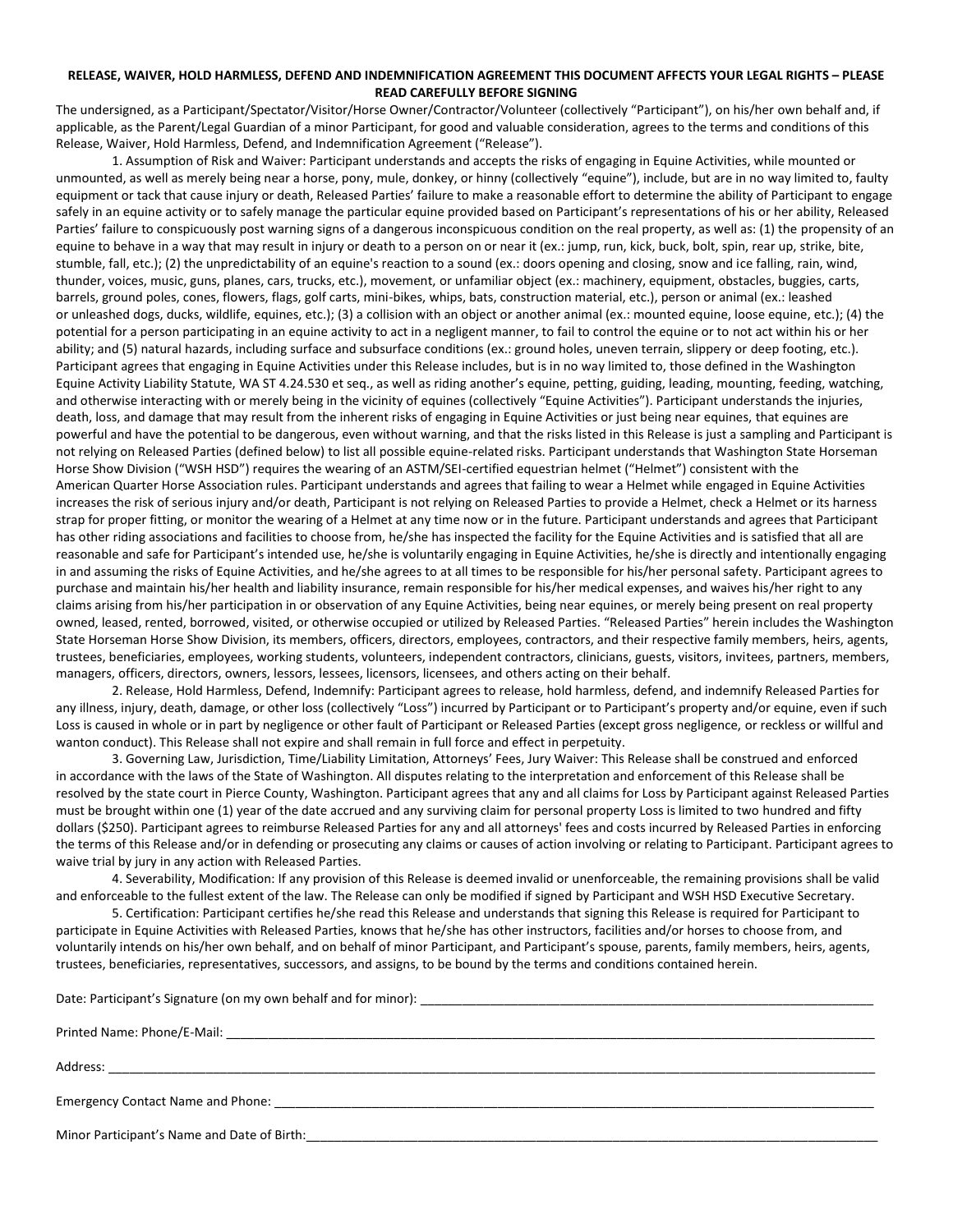# **YEA BENEFIT OPEN HORSE SHOW**

is operated in accordance with the current rules of WASHINGTON STATE HORSEMEN Horse Show Division Of which body it is a B System Show

Every person who participates in the show is responsible for knowledge of and is subject to the Association Rules. Members receive a hard copy of *The Canter*, 3 times per year and available on the website [www.WashingtonStateHorsemen.org](http://www.washingtonstatehorsemen.org/) and are entitled to participate in the Annual High Score Award competition, if horse is recorded and participation fees are paid for the current year.

NO POINTS WILL BE COUNTED TOWARD THE ANNUAL HIGH SCORE AWARDS before membership dues are paid, horses have been recorded with WSH, and all fees paid. THE STEWARD OF THIS SHOW WILL HAVE FORMS FOR RECORDING AND PARTICIPATION.

## **WSH ANNUAL CONVENTION**

November 11-13, 2022 Ramada by the Airport Spokane, WA

Watch for more information regarding Convention on the Website [www.WashingtonStateHorsemen.org](http://www.washingtonstatehorsemen.org/) 

\_\_\_\_\_\_\_\_\_\_\_\_\_\_\_\_\_\_\_\_\_\_\_\_\_\_\_\_\_\_\_\_\_\_\_\_\_\_\_\_\_\_\_\_\_\_\_\_\_\_\_\_\_\_\_\_\_\_\_\_\_\_\_\_\_\_\_\_\_\_\_\_\_\_\_\_\_\_\_\_\_\_\_\_\_\_\_\_\_\_\_\_\_\_\_\_\_\_\_

To: WASHINGTON STATE HORSEMEN [Shannajacobsen15@hotmail.com](mailto:Shannajacobsen15@hotmail.com)  Year end award information [wshhsd@gmail.com](mailto:wshhsd@gmail.com) General Horse Show Division information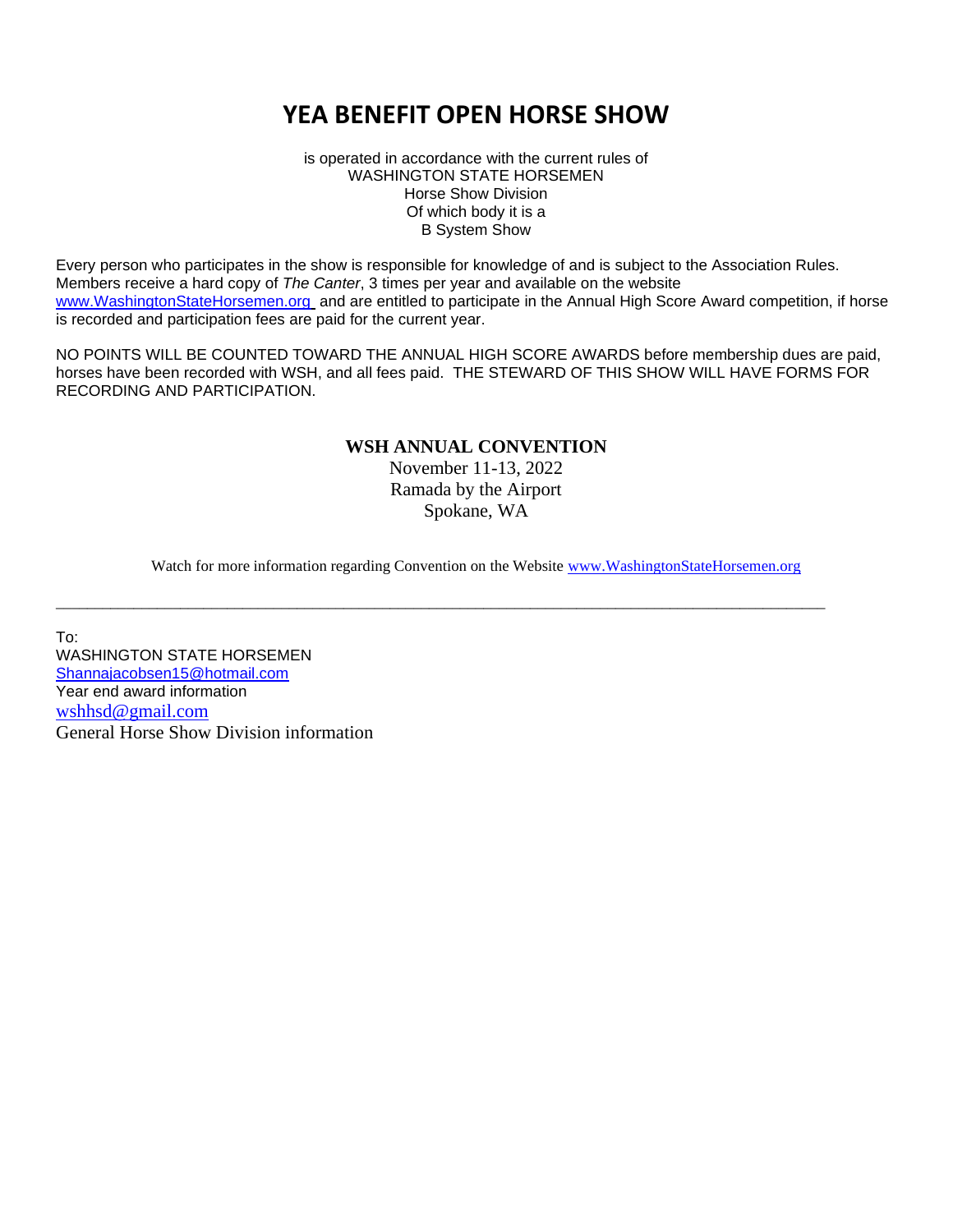### **SATURDAY MAY 7 8 AM Start**

- Showmanship In Hand, English, Sr Am. 18 yrs. & over
- Showmanship In Hand, English, Jr. Ex. 13 & Under
- Showmanship In Hand, English, Jr. Ex. 14-17
- Showmanship in Hand, English, Jr Ex. 17 & un /Sr Am. 18 & ov Championship (Qual. cl 1,2,3)
- Showmanship in Hand, Engllsh or Western,4 H Washet Members( No WSH )
- Longeline 3 years and younger
- BarebackHorsemanship Jr AM/ Sr AM No NEZ Points
- Equitation Walk/Trot , E/W Riders 10 Yrs. & Under
- Hunter Seat Equitation, (NTJ) Jr. Ex. 17 & Under
- Hunter Seat Equitation, (NTJ) Sr. Am. 18 & Over
- English Equitation, Green Rider 1st & 2nd year, Jr/Sr AM, W/T No NEZ Points
- Hunter Seat Equitation, (NTJ), Jr. Ex. 17 & Un./Sr. Am. 18 & Ov Championship (Qual. cl 9, 10)
- English Equitation, (NTJ) 4 H Washet Members NO WSH Points
- English Equitation, Limit Rider Jr/Sr AM W/T No NEZ Points
- Hunter Seat/Saddle Seat Eq. Jr. Ex./ Sr. Am.-Pattern Only No NEZ Points
- English Equitation, Limit Rider, Jr/Sr AM No NEZ Points
- Hunter Seat/Saddle Seat Eq. Jr. Ex./ Sr. Am.-Pattern Only Championship (Qual. cl 15) No NEZ Points
- English Equitation, Green Rider, Jr/Sr AM 1st & 2nd year No NEZ Points
- English Pleasure, Limit Rider W/T No NEZ Points
- English Pleasure Horse, Hunter Type, Jr Ex 17 and Under and Sr. Ex. 18 & Over
- English Pleasure, Green Rider 1st & 2nd Yr W/T No NEZ Points
- Paint Horse Hunter Under Saddle (BPH)
- Walk and Whoa Equitation E/W Riders 8 and Under
- Walk Trot Pleasure, English or Western, Riders 10 yrs. & Under
- Advanced English Pleasure
- English Pleasure Green Horse, 1st and 2nd Yr. W/T
- English Pleasure Non-Colored Horses
- English Pleasure Green Horse, 1st and 2nd Yr.
- English Pleasure Open Jr. Ex. 17 & under & Sr. Ex. 18 & Over
- English Pleasure, Limit Rider No NEZ Points
- English Pleasure Colored Horses
- English Pleasure Limit Horse, W/T
- Arabian & Half Arabian English Pleasure, Open
- English Pleasure Limit Horse
- Quarter Horse Hunter Under Saddle (AQHA Reg. required)
- Pinto Performance Horse English
- All Other Breeds English Pleasure (Designate Breed on entry)
- English Pleasure, Green Rider 1st & 2nd Yr No NEZ Points
- Ranch Rail Open
- Ranch Riding Limit Rider Walk Jog No NEZ Points
- 41 Ranch Riding Green Horse 1st or 2nd Year Walk Jog No NEZ Points
- 42 Ranch Riding Green Horse 1st or 2nd Year No NEZ Points Trail Should Entries warrant trail may be ran concurrently with Ring One
- Trail Horse in Hand Adolescent 3 years and Younger
- Trail In Hand-,Horses Open over 14.2 Hands
- Trail in Hand Ponies and Miniatures Under 14.2 Hands
- Trail In Hand, Open, Championship ( Qual Classe 45,46)
- Miniature Horse Obstacle In Hand 38 Inches and Under
- Trail Horse, E/W, Green, 1st & 2nd year Walk Jog
- Trail Horse, E/W, Green, 1st & 2nd year Walk Jog- Championship
- Trail Horse, E/W, Jr. Ex. 17 & under
- Trail Horse, E/W, Sr. Ex. 18 & over
- Trail Horse, E/W, Jr. Ex. 17 & under & Sr. Ex. 18 & over Championship, (Qual. cl 51,52)
- Ranch Horse Trail Walk Trot NEZ Points
- Ranch Horse Trail No NEZ Points
- Ranch Horse Trail Championship ( Qual Class 55) No NEZ Points